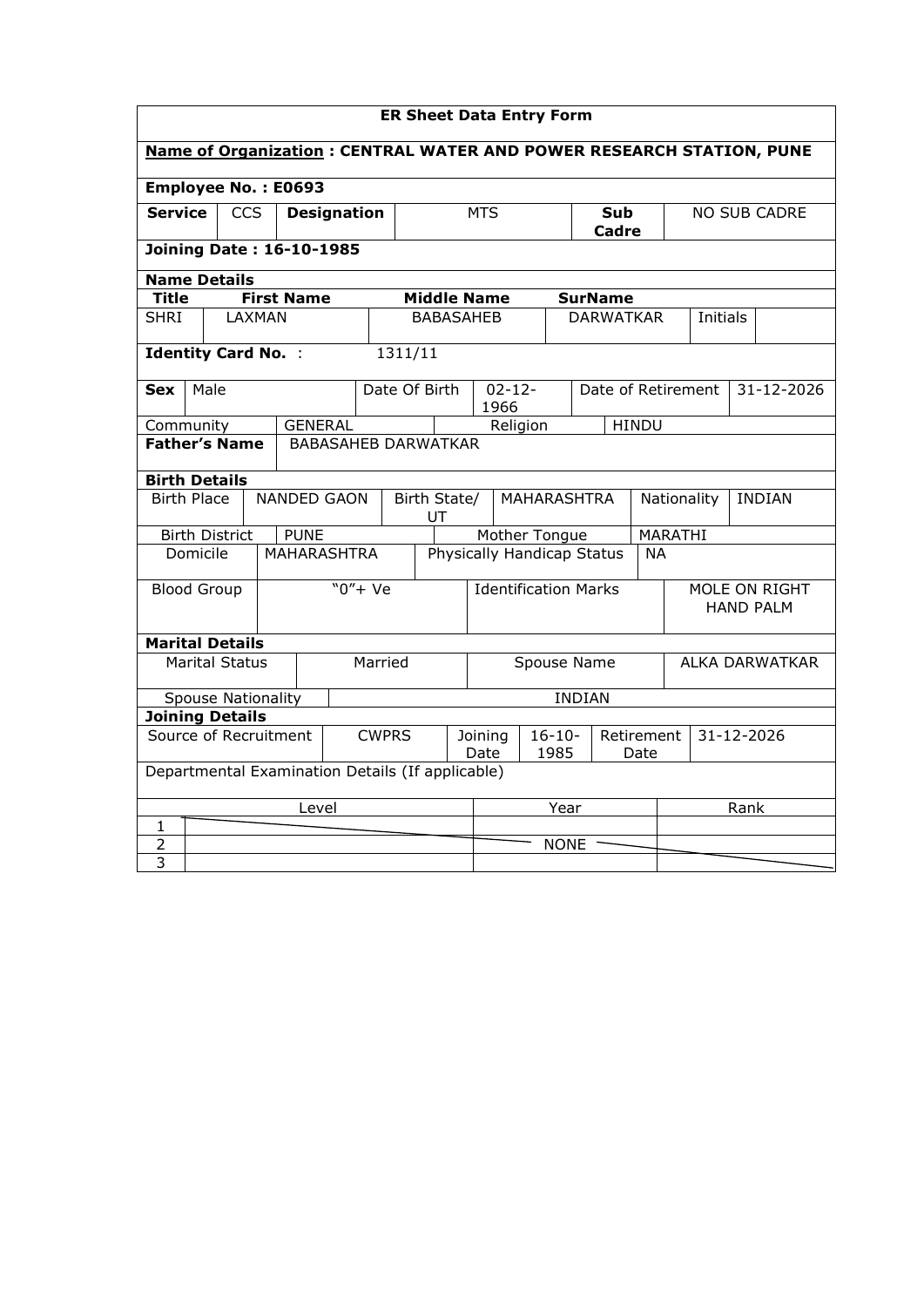| Remarks (if any)               |                  |             |            |              |  |  |  |  |  |  |  |
|--------------------------------|------------------|-------------|------------|--------------|--|--|--|--|--|--|--|
| Languages known                |                  |             |            |              |  |  |  |  |  |  |  |
|                                | Name of Language | <b>Read</b> | Write      | <b>Speak</b> |  |  |  |  |  |  |  |
| Indian Languages<br>ı<br>Known | MARATHI          | <b>YES</b>  | <b>YES</b> | <b>YES</b>   |  |  |  |  |  |  |  |
| $\overline{2}$                 | <b>HINDI</b>     | <b>YES</b>  | <b>YES</b> | <b>YES</b>   |  |  |  |  |  |  |  |
|                                |                  |             |            |              |  |  |  |  |  |  |  |
|                                |                  |             |            |              |  |  |  |  |  |  |  |
|                                |                  |             |            |              |  |  |  |  |  |  |  |
|                                |                  |             |            |              |  |  |  |  |  |  |  |
| Foreign Languages              |                  |             |            |              |  |  |  |  |  |  |  |
| Known                          |                  |             |            |              |  |  |  |  |  |  |  |
| 2                              |                  | <b>NONE</b> |            |              |  |  |  |  |  |  |  |
| 3                              |                  |             |            |              |  |  |  |  |  |  |  |

## Details of deputation (if applicable)

| Name of the Office | Post held at that<br>time in parent office | Name of post<br>(selected for<br>deputation | Period of deputation |      |  |  |
|--------------------|--------------------------------------------|---------------------------------------------|----------------------|------|--|--|
|                    |                                            |                                             | Since                | From |  |  |
|                    | NONE                                       |                                             |                      |      |  |  |

## Details of Foreign Visit

| SI. | Place of Visit | Date of     | Post held at | Whether it     | Details of visit |
|-----|----------------|-------------|--------------|----------------|------------------|
| No. |                | visit       | that time    | is a           |                  |
|     |                |             |              | personal or    |                  |
|     |                |             |              | official visit |                  |
|     |                |             |              |                |                  |
|     |                | <b>NONE</b> |              |                |                  |

## Transfer/Posting Detail (if applicable)

| Place                | Period of posting |           |  |  |  |
|----------------------|-------------------|-----------|--|--|--|
|                      | Since             | From      |  |  |  |
|                      |                   |           |  |  |  |
|                      |                   |           |  |  |  |
| CENTRAL WATER AND    | 16-10-1985        | TIII DATF |  |  |  |
| POWER RESEARCH       |                   |           |  |  |  |
| STATION, PUNE-411024 |                   |           |  |  |  |